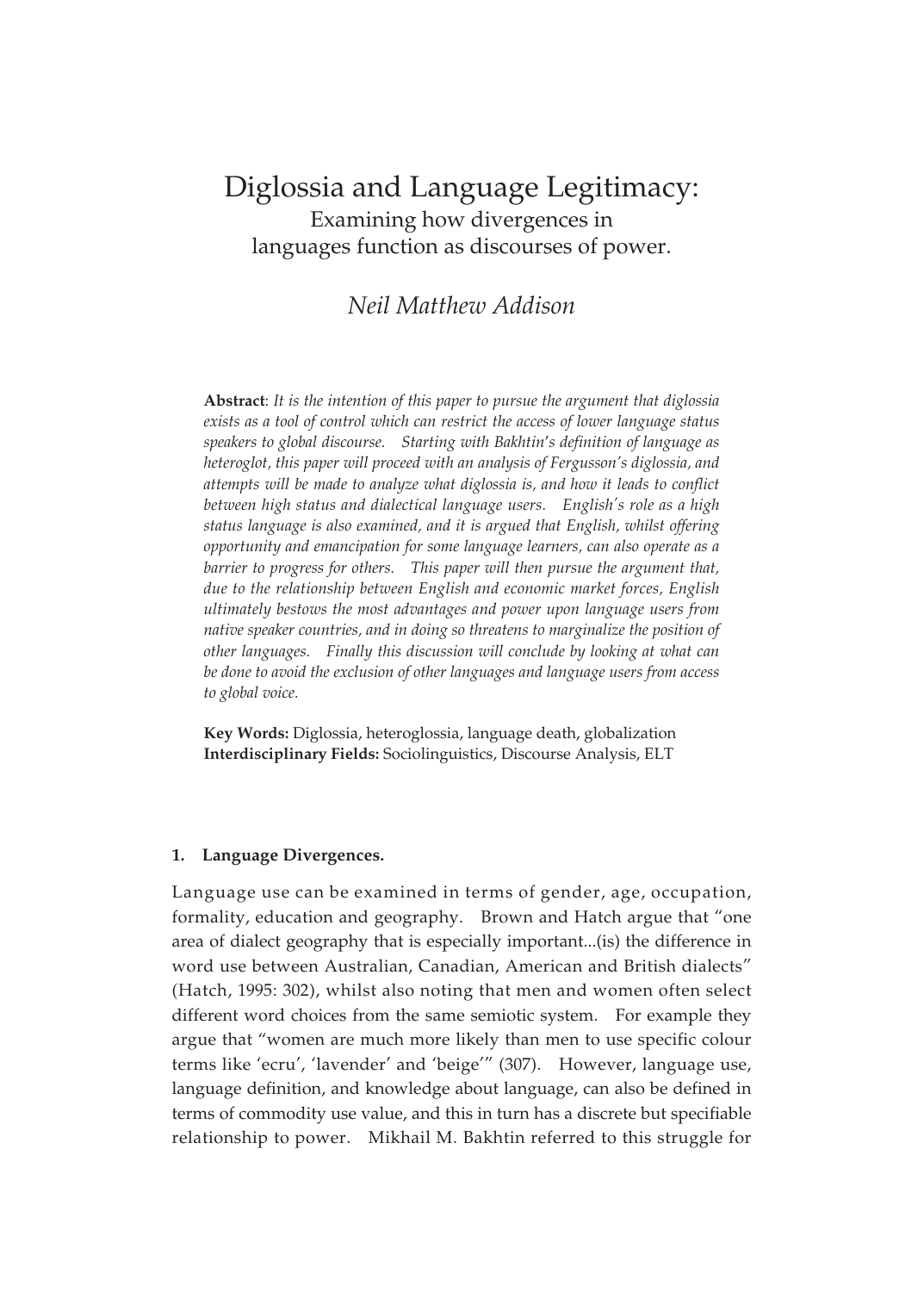language ownership as heteroglossia, and maintained that contained within a language there were several ever present voices and meanings which "operate in the midst of heteroglossia" (Morris, 1994: 75). These voices competing for power within languages included genres, social dialects, regional dialects and standardised, unified national varieties. Furthermore, Bakhtin defined language as embedded in ideology, having been "completely taken over, shot through with intentions and accents...it has lived a socially charged life" (Danow, 1991: 25). Read in terms defined by Bakhtin, the linguistic sign can be seen as a socially and culturally signified matrix which operates in constant flux, and which is "at any given moment of its historical existence...heteroglot from top to bottom" (Bakhtin, 1981: 296).

The meaning of the sign is opposed by the weaker classes and legitimized by the dominant classes in an ongoing struggle. This struggle, which sees language imbued with positive and negative signification, ultimately reflects status and power. For example, the Japanese word for you, anata, can have a marked use, depending on the age, gender or status of the user; being in certain cases employed vocatively by wives addressing husbands, or patronisingly by offspring addressing aged parents or grandparents (Muhlhauser et al, 1990: 8). English words can be subtly wielded by men to connote themselves in positive terms, and women in pejorative terms, through the employment of terms such as bachelor vs. old maid, or tailor vs. seamstress (Hatch, 1995: 307). Language use also reflects geopolitical and culturally hegemonic realities; words from one variety of English can overlap and encroach upon another, such as American terms like movie, apartment, semester and guys becoming more prevalent in British English (Redman, 1997). Therefore, whilst language can change and switch semantically over time, it is common in heterogeneous communities that the language of the most socially powerful group or entity is considered the official language. Schjerve argues that in this situation "it is used in all domains of communication, whereas the language of the subordinate group is reduced to the status of a dialect" (Schjerve, 2003: 46) whilst McArthur observes that "a dialect is a language variety that has everything going for it except the schools, middle class, the law and the armed forces" (Swann, 2005: 63).

#### **2. Diglossia and Language Hierarchies.**

Ferguson (1959) argued that language slowly but inevitably diverged into two manifest forms: a standardised national variety and a vernacular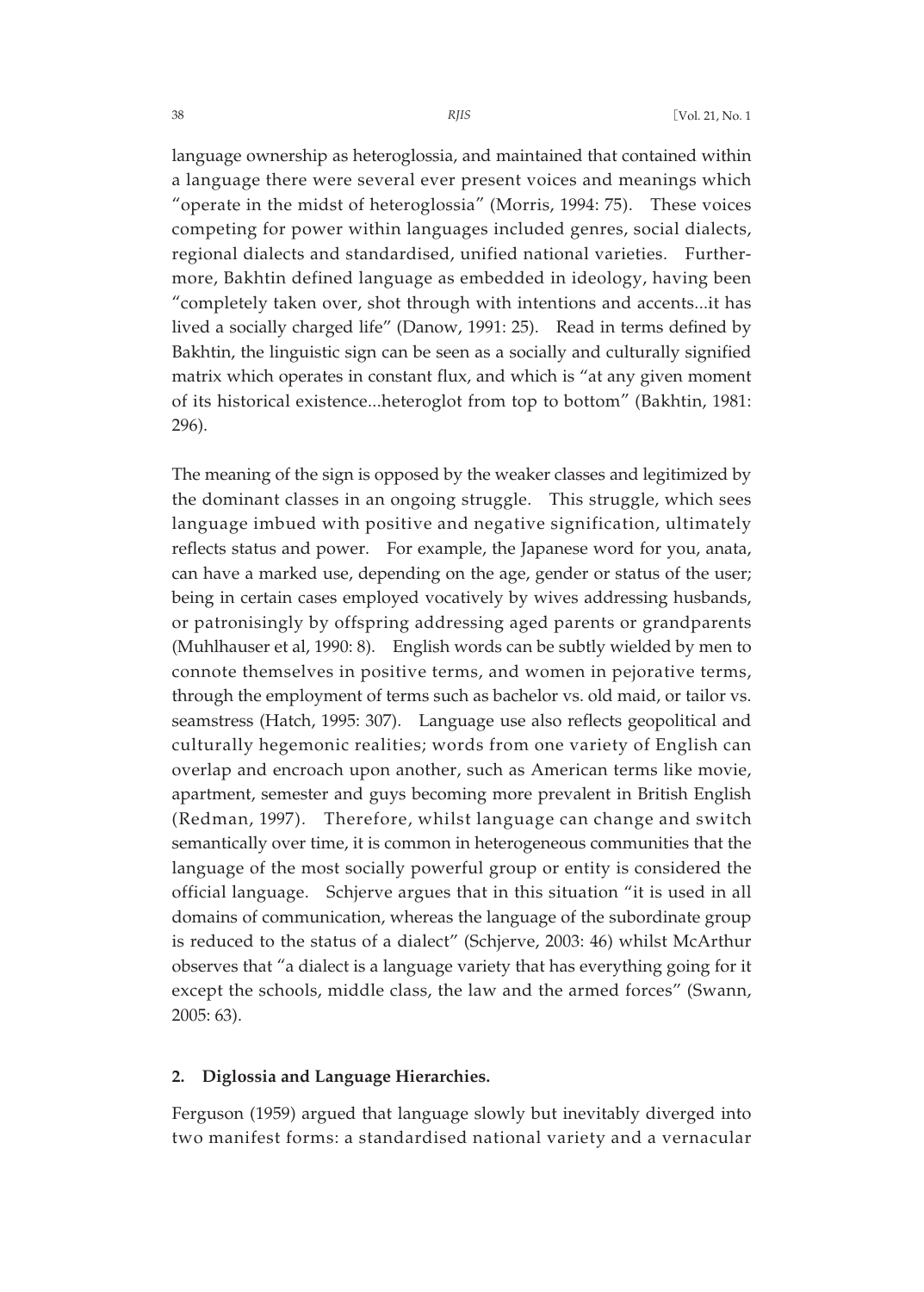dialect. Bakhtin (1981) had referred to social dialects from a literary theory perspective, but Fergusson defined them through empirical observation, denoting how they function within language. Ferguson employed the term diglosia, to represent a "relatively stable language situation in which, in addition to the primary dialects of the language...there is a very divergent, highly codified...superimposed variety" (Ferguson, 1959: 435). Fergusson, therefore, saw a diglossic situation as one which occurred in a society with two distinct codes which manifest distinct separation of function. Furthermore, he made a distinction between these two sets of codes as being employed in either high circumstances or low circumstances (see Figure 1 below).

|                                                     | н            |              |
|-----------------------------------------------------|--------------|--------------|
| Sermon in church or mosque                          | $\mathbf{x}$ |              |
| Instruction to servants, waiters, workmen, clerks   |              | X            |
| Personal letter                                     | X            |              |
| Speech in parliament, political speech              | X            |              |
| University lecture                                  | X            |              |
| Conversation with family, friends, colleagues       |              | X            |
| News broadcast                                      | X            |              |
| Radio "soap opera"                                  |              | X            |
| Newspaper editorial, news story, caption on picture | X            |              |
| Caption on political cartoon                        |              | $\mathbf{x}$ |
| Poetry                                              | X            |              |
| Folk literature                                     | X            |              |

**Figure 1. High and Low Varieties of Language (Ferguson, 1959: 431)**

For Ferguson, the high code would increasingly dominate, eventually resolving into a single standardized language, and he notes that this occurs when "leaders of the community begin to call for unification of the language...actual trends towards unification take place" (Fergusson, 1959: 436). Similarly, Del Hymes claimed that within a heterogeneous speech community "there will be language hierarchies, whereby one's language may have power over, and affect the other" (Brumfit, 1987: 19). This split will inevitably occur within language communities because, as Orwell maintains, "the educated classes lose touch with the manual workers" (Orwell, 1948: 35), whilst successfully bridging this schism would entail language being "the joint creation of poets and manual workers" (39). This concept of a high and low dialectical schism in language was supported by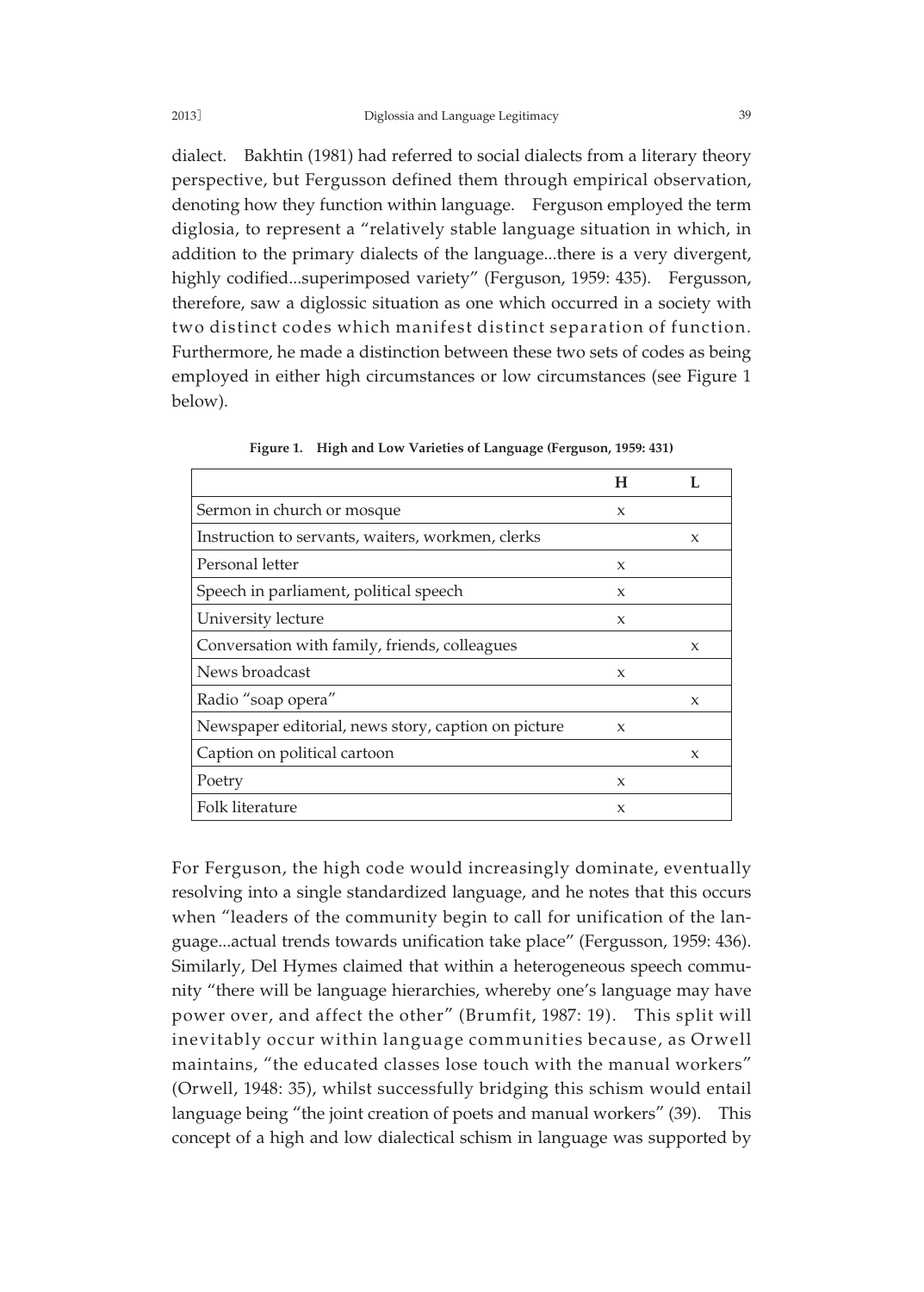Brown and Gilman (1960), who argued that diglossia gifted specific individuals the ability to control the behaviour of others. They provided evidence that the use of certain pronouns in language could be used as an expression of solidarity or, conversely, power (Brown and Gilman, 1960: 253), whilst Rubin's (1962) studies in bilingualism in Paraguay explored dialectical relations of power between socially unequal speech agents. These studies illustrated how a socially superior giver of the code placed himself/herself in a position of power whilst placing the onus on the receiver to respond with honorific forms (Rubin, 1962: 52).

Fishman (1967: 29) hypothesized that diglossia could be extended to societies where two forms of distant or unrelated languages occupy the high and low stations, such as Sanskrit and Kannada in India, and pursued the argument that the high language was used for prestige situations, such as the religious, educational, and literary domain, whilst the low status language was used in primary, spoken domains. Those who fall into the subordinate group may not possess the same opportunities to acquire reading and writing skills as the more powerful group. The standardization of Indian Hindustani, which was completed after the departure of the British, was achieved by borrowings and adaptations from classical Sanskrit (Coulmas 1989: 11). With no mass education program, those Indians with no knowledge of Sanskrit would fall into a linguistically subordinate position, and Spear noted that "seventeen years after independence seventy five percent of Indians are still illiterate" (Spear, 1970: 248). However, Memmi blamed European colonial powers for enforcing diglossia, accusing them of convincing native and indigenous peoples that their language was inadequate and that European speech was the higher language (Burke et al, 1991: 207). For example, the Castillian language was employed by Spain from 1492 as an ideological "tool for conquest abroad and a weapon to suppress untutored speech at home" (Philipson, 1992: 47), whilst during the 19th century, the native population of Lombardy were controlled by their Haspburg masters through the hidden diglossia of cultural production and propaganda (Schjerve, 2003: 229). Before Sanskrit, English was employed by the British in India as a barometer for determining how far one could progress. The British Empire imposed English on its Indian subjects whilst also employing the language as a means of measuring ability within the Imperial system (James, 1999: 346). Access to an English language education which could enable Indians to rise within the system depended on wealth and standing. For example, James observed that the government "transferred available funds to urban secondary schools where places were taken by boys whose parents were rich...India's peasantry remained un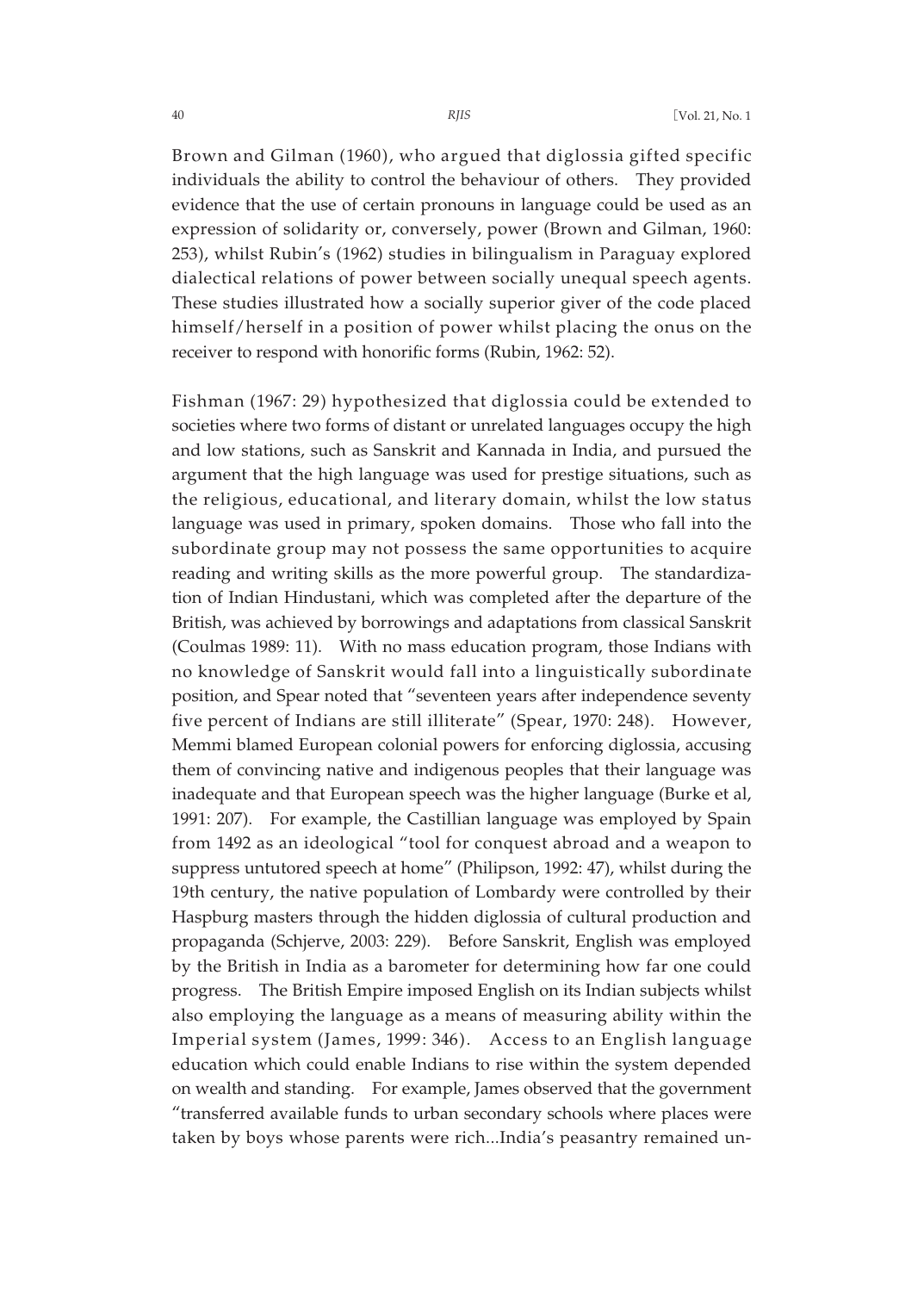touched by the new learning" (1999: 346). A hierarchal order of language learning and use based on wealth and status was maintained, which was in turn a recreation of the educational class divide that existed in Britain (Thompson, 1968).

# **3. Diglossia and Restricted Codes.**

Bernstein (1973) claimed that a form of dialectical diglossia prevented working class children from developing their full intelligence potential, due to them speaking a restricted code of language, whilst middle class public school children employed an elaborated kind. Bernstein's model was based on a study of British middle class and working class mothers' orientation towards specific forms of language, and hence the effect this had upon their children. The results of this study by the Sociological Research Unit of the University of London led Bernstein to proclaim that "linguistic codes are realizations of social structure and both shape the contents of social roles and the process by which they are learned" (Bernstein, 1973: 40). Comparisons can be drawn between Bernstein's categories and Orwell's fictional Newspeak, which was wielded by the totalitarian 'Big Brother' in his novel 1984. Fowler and Hodge observe that "Orwell seems to have anticipated Bernstein's categories" (Fowler, et al, 1979: 10). In the novel, Syme describes the process of 'Newspeak' as "cutting the language down to the bone" (Orwell, 1984: 48), whilst in the appendix Orwell elaborated further on this concept, explaining that Newspeak was designed "not to extend but to diminish the range of thought and this purpose was indirectly assisted by cutting the choice of words down to a minimum" (1984: 258). Fowler and Hodge point out that "Newspeak turns out to be a particular kind of restricted code, one specifically designed for the ruling class" (Fowler et al, 1979: 10).

This deterministic view of language can be traced to the work of both Edward Sapir and Benjamin Whorf (1970), who separately argued that people with different languages have differing thoughts, views and perceptions. Sapir claimed that "Languages are more to us than systems of thought transference" (Sapir, 1970: 221), instead maintaining that "they are invisible garments that drape themselves about our spirit and give a predetermined form to all its symbolic expression" (221). Therefore, for Sapir, language can restrict and determine thought, and he argued that "the word, as we know it, is not only a key; it may also be a fetter" (Fowler, 1991: 28). Similarly, Bernstein held that elaborated or restricted codes affected cognitive forms of expression, arguing that this was because the later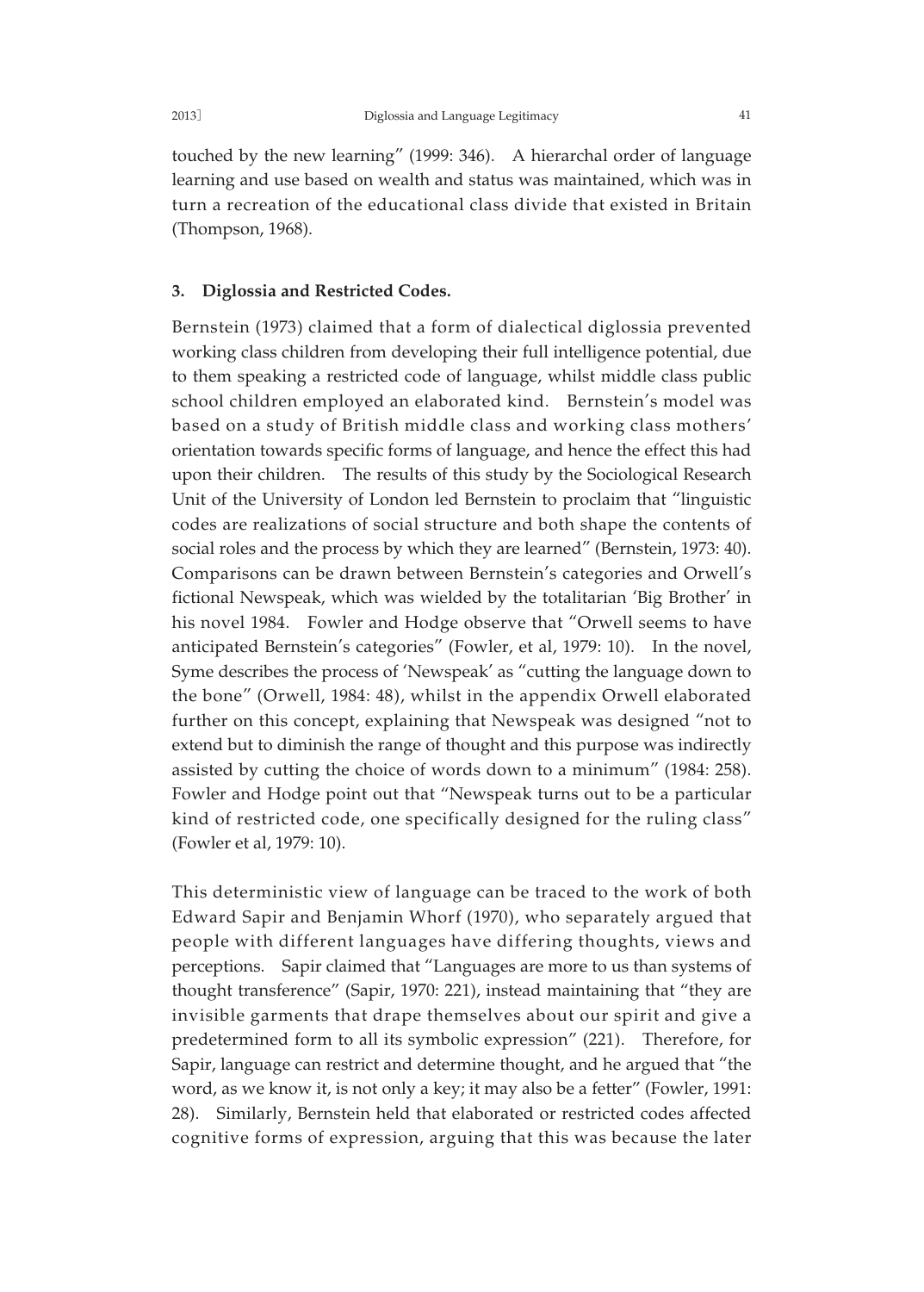group's instruction is didactic, in which his restricted code "emphasizes operations rather than principles" (Bernstein, 1973: 40). He claimed that middle class mothers employed an "elaborated code, (which renders the implicit explicit)" whereas working class mothers employed "a restricted code (which reduces the possibility of such explicitness)" (1973: 40).

In relation to Bernstein's research, critics of English's role as a global language have argued that the paradigm of elaborated and restrictive codes can be employed as a method of evaluating its specifiable role to power. Said argued that English subjugated those Arab students who were forced to learn it, and cited the example of a particular English teaching program employed in one of the Gulf States, maintaining that these students "learned English to use computers, respond to orders, transmit telexes, decipher manifests and so forth. That was all" (Said, 1993: 368-69). However, whilst some scholars maintain that diglossia creates a division between elaborated and restricted codes, denying the subordinate group access to expression, other researchers point out the lack of empirical evidence for this. Whilst Whorf held that thought is structured by the availability of signs in the operational lexicon, arguing that "the objects of our perceptions can be strongly influenced by the availability of and customs in the use of a lexicon" (Muhlhauser et al, 1990: 6) Muhlhauser and Harre argue that the Sapir-Whorf hypothesis possesses a crude depth of variation. Instead they maintain that too much attention is paid to the relativity of language and its specialist vocabulary, claiming that "the proliferation of a specialist vocabulary is a common intralanguage phenomenon, susceptible of common sense explanation" (1990: 6). Furthermore, Brumfit observes that "Bernstein's 'elaborated/restricted codes' were based on abstract model construction and hypothesizing" which was "only slightly put to any kind of empirical test" (Brumfit, 2001: 38).

#### **4. Diglossia and Linguistic Resistance.**

Whilst linguistic diglossia can be employed by dominant groups as a tool for exploitation and control, high status languages can also be employed by those learning them as a tool for protest and creativity. A language can escape the hold of those who control it, and can be modified and recreated by a learner's employment of it, therefore making it, as Brumfit argues, "open ended and unrepressive in effect" (Brumfit, 2006: 41). Language is not, as Brumfit notes "fixed 'out there' and we do not possess it once we acquire it; more accurately, we perform with it in order to make it" (Brumfit, 2006: 29). Similarly, Halliday argues that it is possible for us to transcend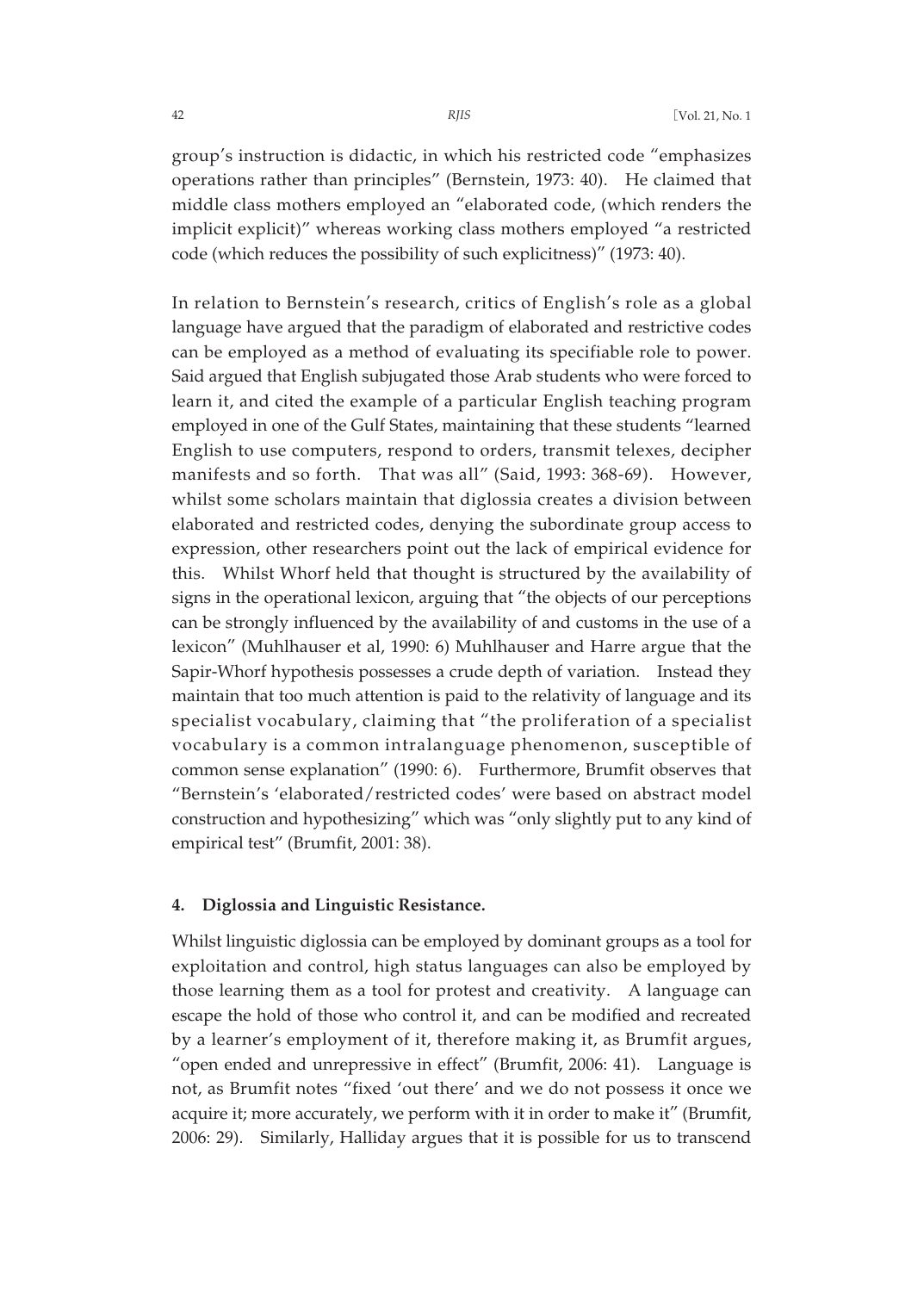our particular semiotic code, arguing that the speaker can "see through and around the settings of his semantic system...in doing so, he is seeing reality in a new light, like Alice in looking-glass house" (Halliday, 1978: 31). Therefore, critics of the restricted code model argue that learners of languages such as English often engage with what they are learning actively and creatively, extending their repertoire whilst doing so. Crystal maintains that English is open ended, claiming "nobody owns it anymore" (Crystal, 2004: 2), whilst Coulmas disagrees with a model of language as conditioned by the social organization of the participants involved, and argues that language "is quasi-latent because it is the common property of all" (Coulmas, 1992: 66). If language can be commercially acquired and learnt then it becomes a malleable tool to be employed by the individual for his or her own purposes, and the concept of diaspora, which analyses the cultural impact of population dispersion and travel across borders, can be extended to an analysis of language use (Osgerby 2004: 172). The diaspora model argues that local communities actively engage with commodities such as language, creatively re-embedding them and their meaning within local cultures and contexts.

Groups of people can display their oppositional status to a dominant society through relexicalisation; the process of replacing old words for new, such as in the speech practices of teenagers (Halliday, 1978: 31). Halliday claims that the "simplest form taken by an anti-language is that of new words for old; it is a language relexicalized" (1978: 165). Another determining factor in how far the subordinate group can successfully subvert power is how they employ their own low code or dialect. Scott argues that the power elite's "victims retain considerable autonomy to construct a life and culture not entirely controlled by the dominant class" (Scott, 1985: 328). He claims that "when the workers gather together with the other labourers and smallholders their discourse is different from what one would hear if the bosses were present" (1985: 329). Scott argues that this on-stage and offstage linguistic behavior is "a necessary condition for the development of symbolic resistance" (1985: 329). In specific relation to English, Searle raised a challenge to language learners and users to re-invent the language, arguing that "we seek to grasp that same language and give it a new context, to decolonise its words...making it a vehicle of liberation" (Pennycook, 1998: 68).

More recently, there has been a shift from high to low language use in the differing media outlets of many societies, as this symbolic resistance reaches increasingly into the inner circle (Osgerby, 2004: 172). This has been seen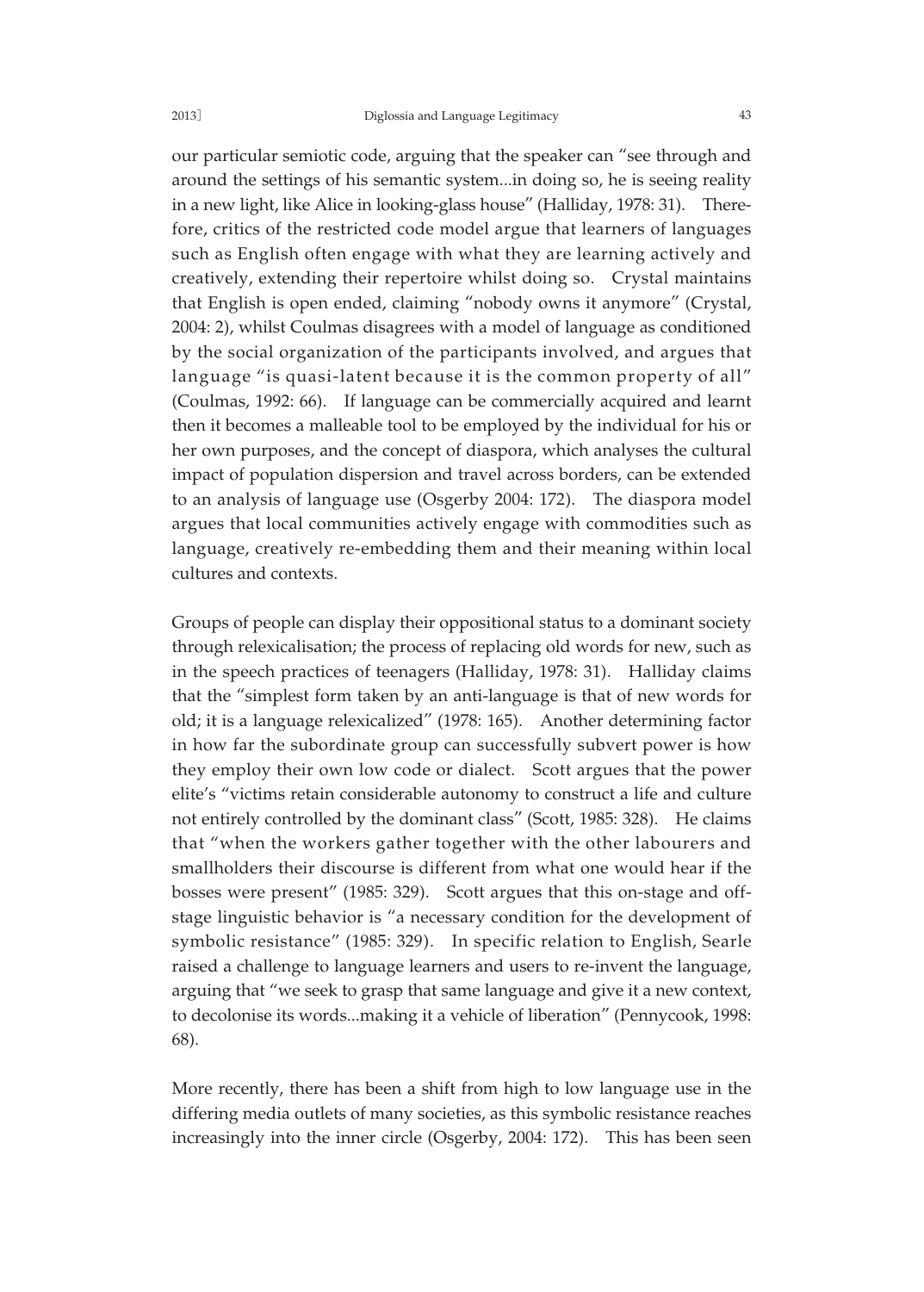through the development of television which is almost totally of the low variety, such as reality TV, make over programs and talk shows. The use of high value language on these popular formats would seem unnatural or stilted, and those appearing on them have been seen to adopt low value language, which would historically have been perceived as highly vulgar. In some cases, powerful or socially prominent figures have even been observed to adopt the low status language familiar to these programs when appearing on them. Whilst during the 19th century Dickens portrayed the villainous Uriah Heep as "a man who drops his aitches" (Orwell, 1970: 113) by the late 1990s the U.K Independent reported that Prime Minister Tony Blair had dropped his aitches when appearing on a popular talk show (Wheatcroft, 1998: 1).

However, whilst Blair could be seen to employ the dialectical English of the lower variety, this did not necessarily mean that linguistic power had shifted to the subordinate group. In the wake of a conservative government, and changing social trends, more recent performers on U.K television have been reported by the U.K Guardian to have employed upper class accents, as refined language has arguably become more socially acceptable (Becket, 2009: 1). Furthermore, new trends, styles and dialectical words created by the subordinate group can be quickly assimilated into the media mainstream, stripping them of their subordinate power. Grenfell notes that "the paradox seemed to be that...as soon as it gets recognized it gets absorbed into the establishment" (Grenfell, 2004: 103). Whilst Crystal contends that it is "perfectly possible (as the example of rapping suggests) for a linguistic fashion to be started by a group of second – or foreign language learners" (Crystal, 2004: 173) Gorman observes that "not long after rap's appearance as a powerful music of resistance, it was incorporated into corporate advertising strategies" (Gorman et al, 2003: 257). Therefore, virtually any form of expression, including language, can be co-opted, rebranded and legitimized as the language of the dominant linguistic group. Language can be contested and subverted by agents on the periphery, but it can also be incorporated and re-designated in meaning by whichever dominant language group controls the media.

#### **5. Diglossia and Legitimacy of Meaning.**

Within a language, words are at the centre of a diglossic class struggle for the right to make things mean, and, whilst symbolic language resistance can enter the linguistic mainstream, in the age of a global news media the English language can be co-opted and re-branded in meaning by powerful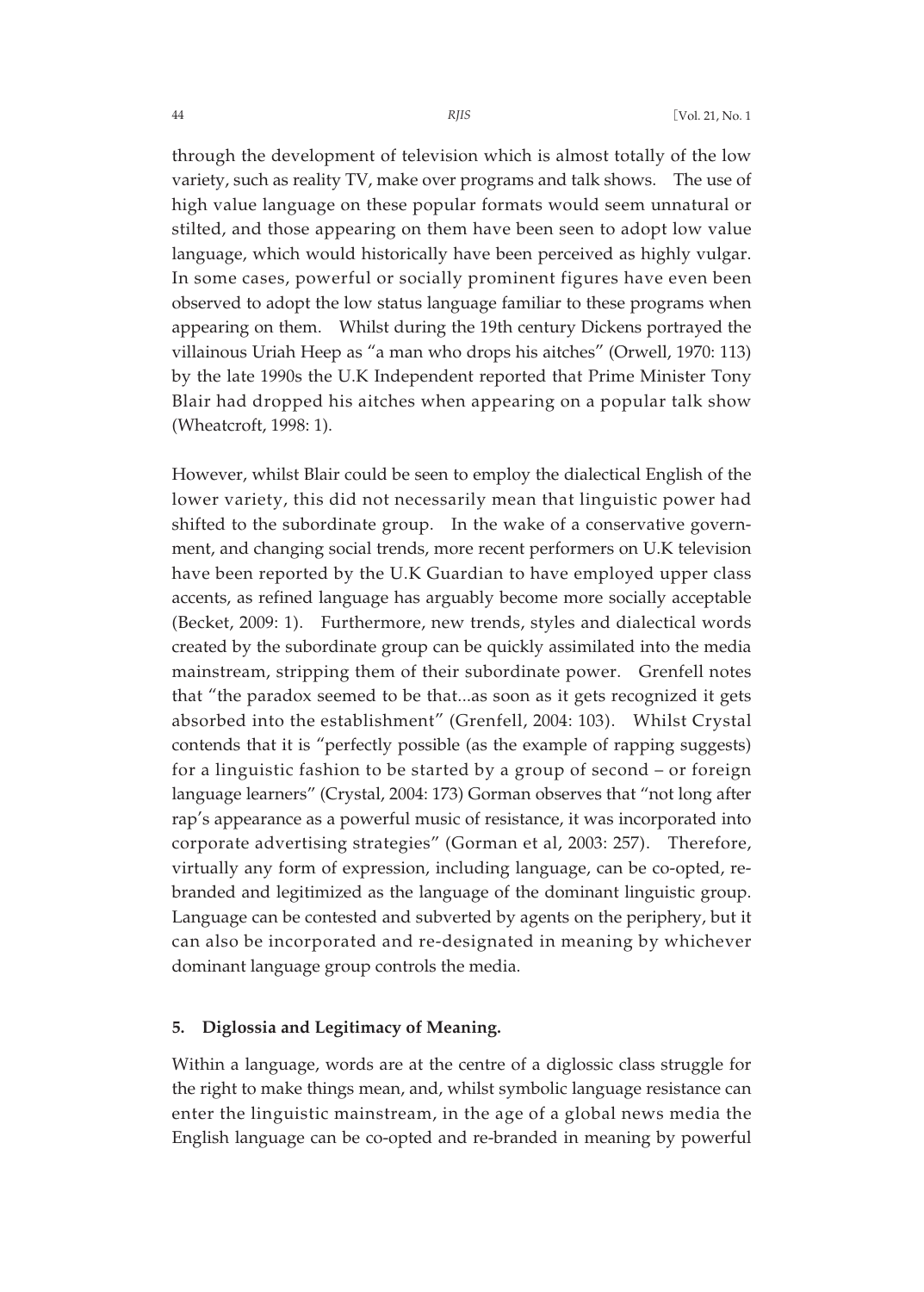interests. Huxley argues that the press "are among the most powerful weapons in the dictator's armory" (Huxley, 1983: 59), whilst Said holds that news broadcasting attempts to "signify moral power and approval for whomever they designate" (Said, 1993: 374). The modern news media operates as a diglossic force, bestowing legitimacy or inferiority on specific groups through the use of specific language, and Fowler notes how the U.K news media employed pejorative language and bestial terms such as "mad dog", and "rat" (Fowler, 1991: 117/8) during air attacks on Libya by British troops. Fowler argues that "this makes it quite clear the perceptions of Arabs as non-human, bestial" (Fowler, 1991: 117/8). Furthermore, the pejorative word terrorism, which describes an agent "who uses or favors violent and intimidating methods of coercing a government or community" (Thompson, 1995: 440), has been frequently employed by the United States and its news media towards those threatening its interests. Chomsky notes the irony inherent within this context, observing that "the current leader of the 'War on Terror' is the only state in the world that's been condemned by the World Court for international terrorism" (Chomsky, 2003: 50). The news media and powerful political interests can switch and change the previous meanings and connotations of words, giving legitimacy to the updated definition. Chomsky highlights the re-branding of the term ground zero, which was previously used to designate the central detonation point of an atomic bomb, observing how the term has been employed by U.S administrations and news media outlets since 2011 to describe the square beneath the former World Trade Centre. Chomsky argues that the deployment of this term rhetorically accentuates the already dramatic and destructive nature of the event, whilst also noting how the rebranding of this word "doesn't exist in people's consciousness. Almost nobody thinks of it" (2003: 16).

Whilst the U.S news media selects and employs powerful language to describe injustices suffered by the United States, euphemistic terms are often employed when the U.S is the aggressor. Fowler examines how language is employed in war, highlighting the euphemistic employment of terms such as "protective reactions" and "pacification, defoliation" (Fowler et al, 1979: 23) by the media whilst reporting on U.S bombing missions in Vietnam. Fowler claims that the U.S B52 pilots who, during bombing runs, referred to the exercise as a series of protective reactions were "not necessarily conspiring to falsify reality through the misuse of language. The phrase was routine" Fowler, et al, 1979: 23). People can therefore be seen to implicitly fall into the use of such language, because of its perceived legitimacy. Grenfell argues that this top down re-appropriation of language serves to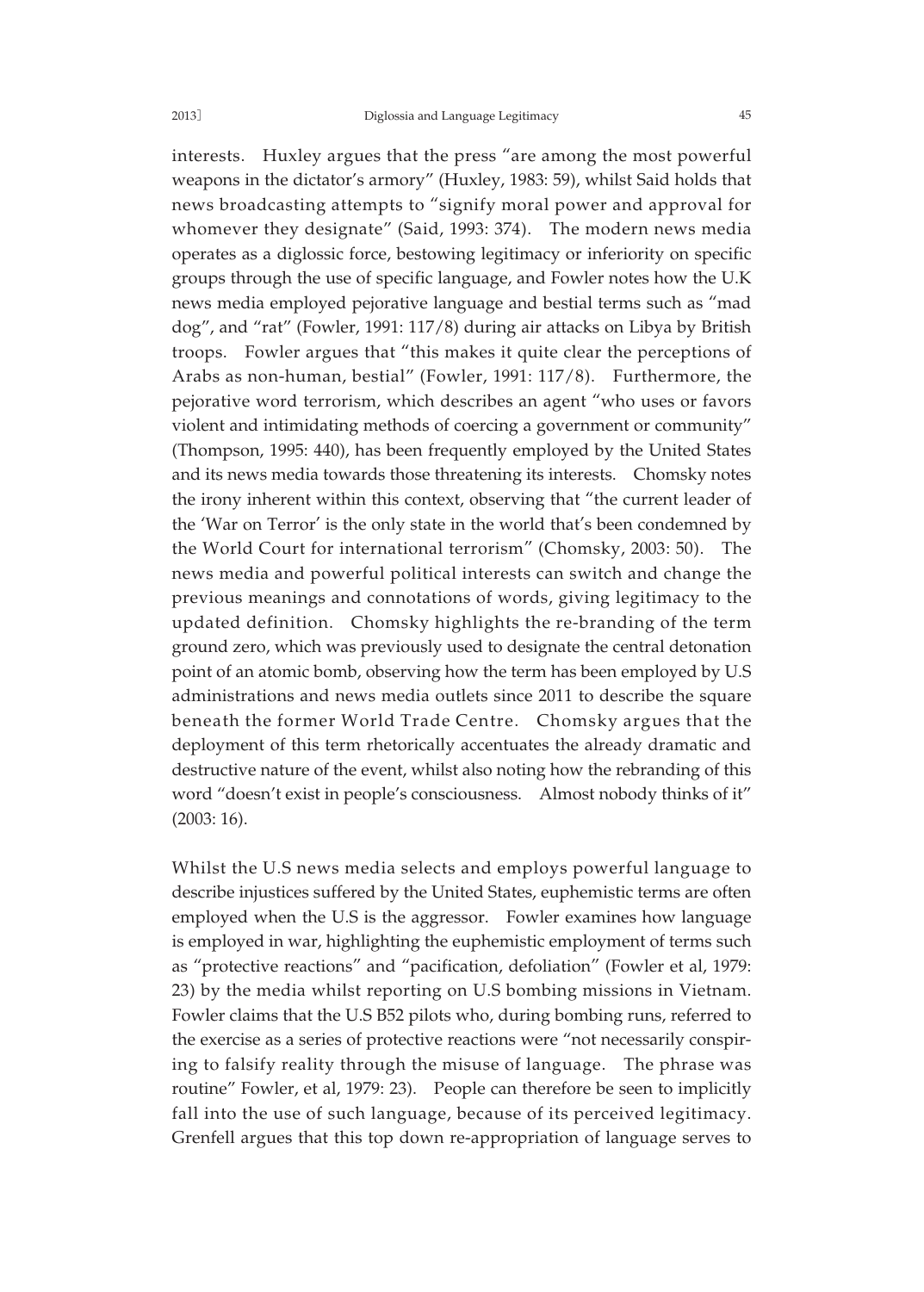"enter into the human consciousness and unconscious as a kind of mental colonization of thinking" (Grenfell, 2004: 167), whilst Bourdieu refers to this re-designation of language by powerful groups as "symbolic power" (Bourdieu, 1991: 170), which creates a belief in "the legitimacy of words and those who use them" (1991: 170).

Political leaders and those from the dominant class with access to the news media are able to place emphasis upon specific words, give them specific connotations and hence bestow legitimacy upon them. For example, in economic language, the financial markets are often described by those at the centre of power as dynamic and progressive, whilst the state, with its Keynesian history, is described as backward (Grenfell, 2004: 129). In a 2006 speech, Tony Blair equated "victory" with "globalization", and claimed that "the way for us to handle the challenge of globalization is to compete better...more flexibly" (Blair, 2006: 1). However the term globalization, whilst connoting a liberal, inclusive meaning, is argued by others to represent an exclusive process concerned with the concentration of power and the maximization of wealth. Chomsky argues that globalization is "geared to the interests of private power, manufacturing corporations and financial institutions, closely linked to powerful states" (Chomsky, 2000: 1). Whilst Blair equates globalization with victory, the inequality resulting from these global processes has led to many third world countries falling heavily into debt, and in turn having their public sectors exposed to aggressive Western enforced privatization (Mander, 2001: 82). People from the weaker classes, however, can implicitly fall into using language such as globalization, flexibility, and liberalization of trade which may not serve their interests, whilst paradoxically defending things that in other times they would wish to change (Grenfell, 2004: 129). This is due to the legitimacy which such language connotes, especially when it is wielded in the media by the dominant classes, meaning that the terms of any debate are already constructed in ways which connote and establish positive and negative values to respective concepts within it. Bourdieu refers to this phenomenon as linguistic "misrecognition of arbitrariness" (Bourdieu 1991: 79), in which people are convinced to believe in the value, or lack of value, of an ideological discourse through the way language is employed by the dominant group.

# **6. Diglossia and English.**

English is used and employed by more people globally than any other language, and by 2004 Crystal observed that around 1.5 billion people were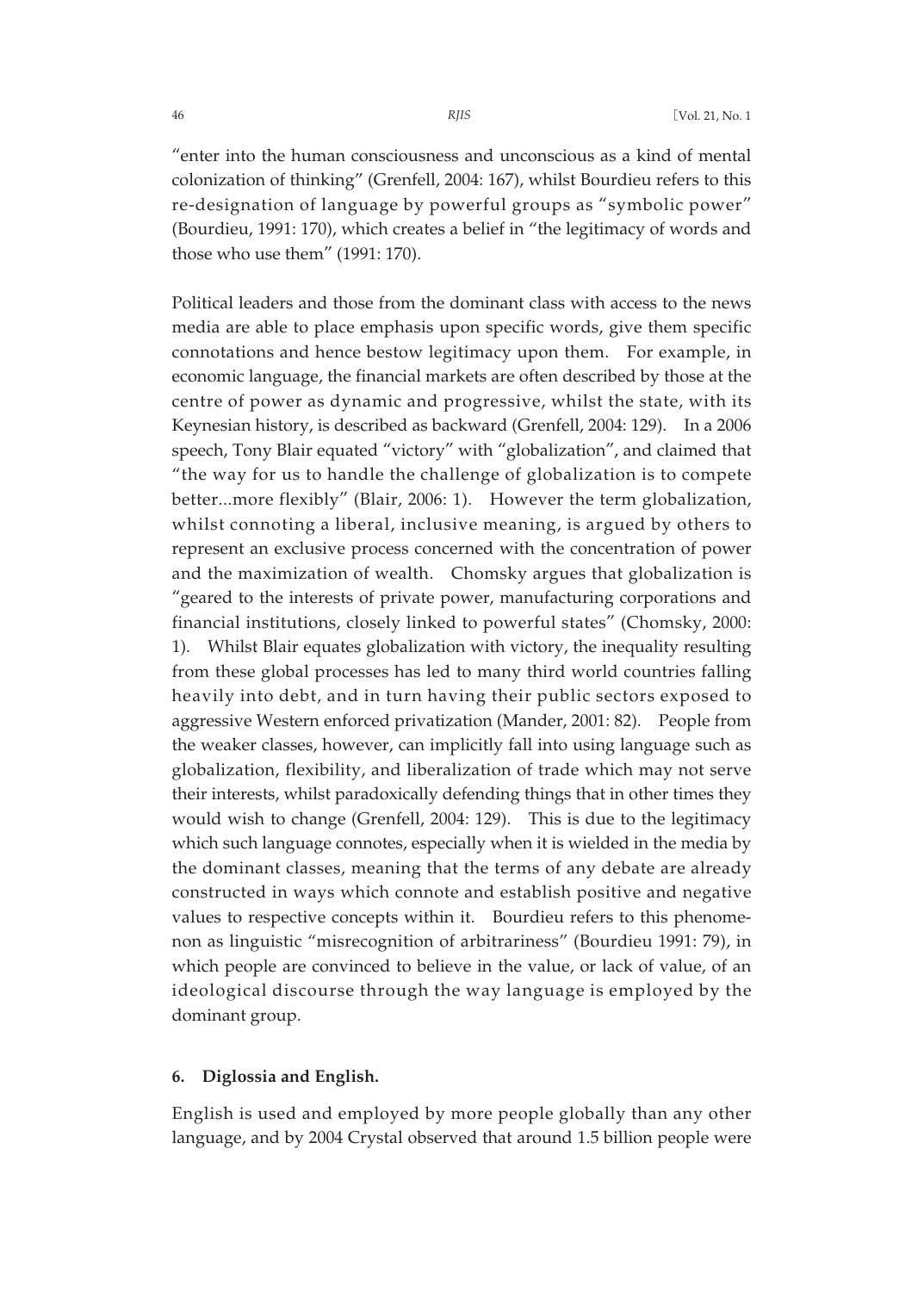competent in it (Crystal, 2004: 68). However, whilst English offers opportunities for emancipation, Cystal also acknowledges that there is "the closet of links between language and power" (2004: 128). Moreover, Howatt and Widdowson argue that English is used by powerful countries like the United States and the United Kingdom to exercise "hegemonic dominion...through control of the media, and of economic, cultural and commercial globalization" (Howatt et al, 2004: 359). One who now wishes to obtain global recognition as a writer, scientist or politician must engage with English either directly or through translation. This situation is historically analogous to Medieval Latin, which was practically the only subject of instruction in the schools from the era of Alcuin to the time of Bacon and Hook (Balcon, et al, 1948: 18). From Bede's Historia Ecclesiastica Gentis Anglorum (1948) to Leeuwenhoek's groundbreaking work in microbiology (Bernal, 1969: 467) and Newton's Philosophiae Naturalis Principia Mathematica, (Bixby, 1964: 134) all important political, scientific, historical and artistic literature had to be written and submitted in Latin, and those without a command of the language were excluded from entering scholastic and academic circles (Balcon, et al, 1948: 18). Today English has become a similarly necessary language commodity to acquire, due to its position as a "gatekeeper to positions of prestige in society" (Pennycook, 1998: 14) affording access to international disciplines such as science, technology and culture. English has also been employed as a powerful educational barometer, such as in Kenya where it became the main determinant of a child's progress (1998: 14), whilst also being employed as a means of stemming dissent, as in the case of Sri Lanka, where, at the end of 1989, the government attempted to disarm its poorest classes from violent protest by making English a compulsory school subject for all (Burke et al, 1991: 208). Due to the political and economic power of English speaking countries such as the United States and Britain, twinned with the growth of disciplines such as applied linguistics and ELT, some scholars, such as

Pennycook, argue that English has become imbued with an authoritative, disciplinary effect (Pennycook, 1998: 97), whilst Phillipson (1999) links English's status as a diglossic language directly to the poverty of those in post-colonial countries who speak only low status languages. He argues that "the majority of the populations in post colonial states are governed in a language they do not understand, and live in abject conditions" (Phillipson, 1999: 268).

Whilst diglossic divisions between high and dialectical languages may become established for a variety of complex historical and geopolitical reasons, these divisions can be actively enforced and encouraged at a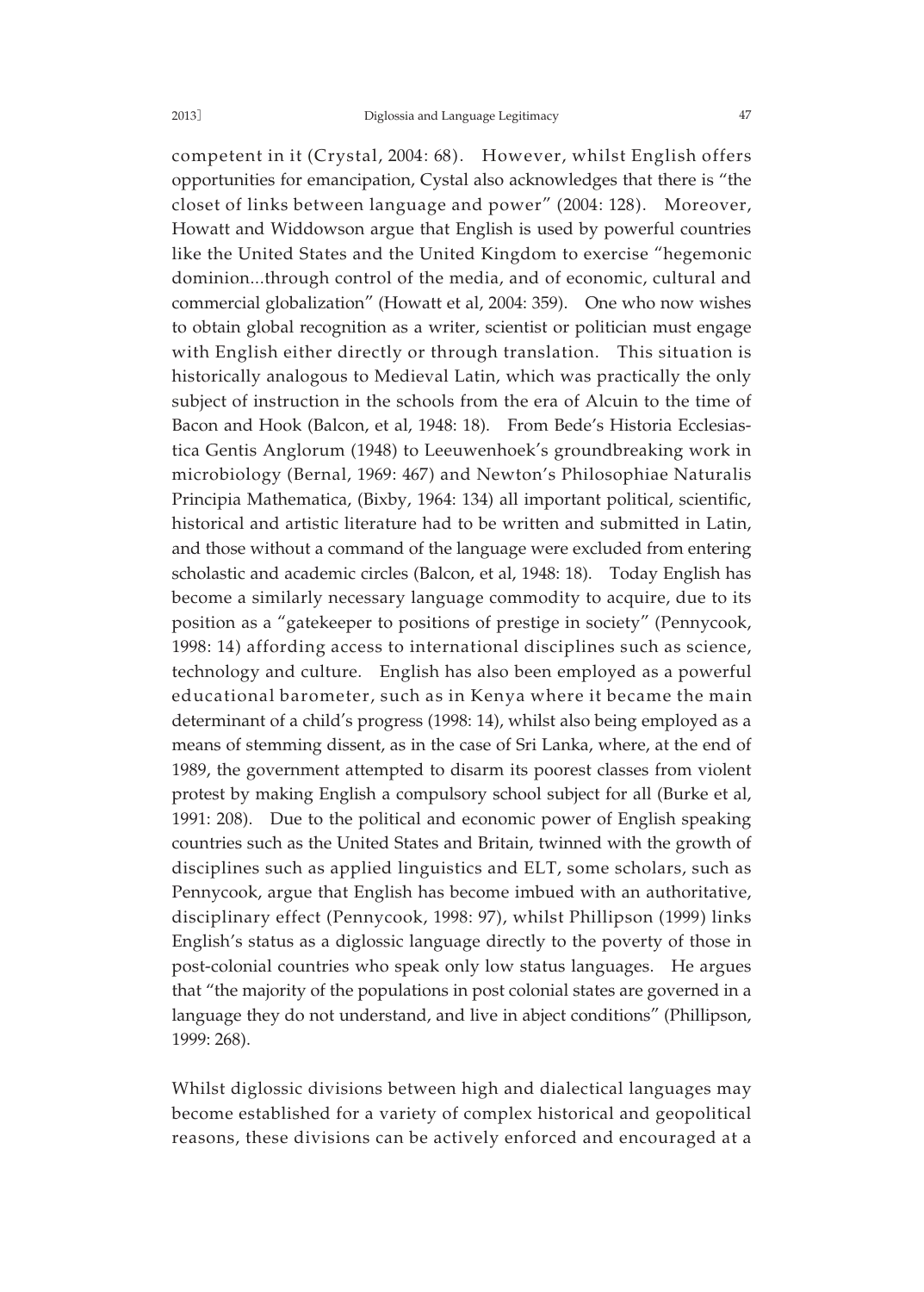governmental level. For example, Central Peninsula Spanish is promoted by the Instituto Cervantes as a high status form of Spanish, whilst the Instituto refers to other versions of Spanish as secondary varieties (Mar-Molinero, 2006: 86). However, whilst Mar-Molinero argues that this "denotes a position of inferiority" (2006: 86) she maintains that this may be performed "consciously or unconsciously by the Instituto Cervantes" (2006: 86). In contrast, Phillipson claims that English's position as a diaglossic language is not unconsciously or accidently enforced, arguing that "it has been British and American government policy since the mid 1950s to establish English as a universal 'second language', so as to protect and promote capitalist interests" (Pennycook, 1998: 22). This policy is specifically identifiable with a historical sea change which took place in macroeconomics; the collapse of the Bretton Woods economic system and the subsequent Western rejection of Keynesian economics during the OPEC oil crisis of 1973 (Hertz, 2001: 23). The rise to prominence of laissez faire economics also precipitated a shift in language policy and language teaching towards the newer oil based economic system (Brumfit, 2001: 118), and this is reflected in the British Council's 1987/88 report, which identifies that "Britain's real black gold is not North Sea Oil but the English language" (Phillipson, 1992: 48).

This policy was specifically illustrated at a governmental level in 1988 when Chris Patten, the U.K minister for overseas development, announced the textbooks for Africa project, designed to get surplus textbooks into African schools to aid the U.K economy (Phillipson, 1992: 48). In addition, whilst the British Council has claimed on its website that "our purpose is to build mutually beneficial relationships between people in the UK and other countries" (British Council, 2006: 1), the Council has opened offices in lucrative markets such as China and the Gulf, whilst closing a number of offices in countries judged of little strategic or economic importance. Despite expressing a "strong belief in internationalism" (2006: 1), the Council's decision to proceed with the closure of the Belarus office prompted Parliamentary criticism. In response, the former Minister for Europe, Peter Hain, told the House of Commons that "the decision to close the British Council operation in Minsk followed a strategic review by the Council designed to maximize effectiveness world wide" (House of Commons, 2001: 1). This statement underlines the primary interest of the Council, which involves the pursuit of economic gain through exploiting the commodity value of English. More recently, U.S based ETS, the administrator of TOEIC and TOEFL, which administers English tests in more than 180 countries worldwide (ETS, 2012: 1) has been accused of failing to pay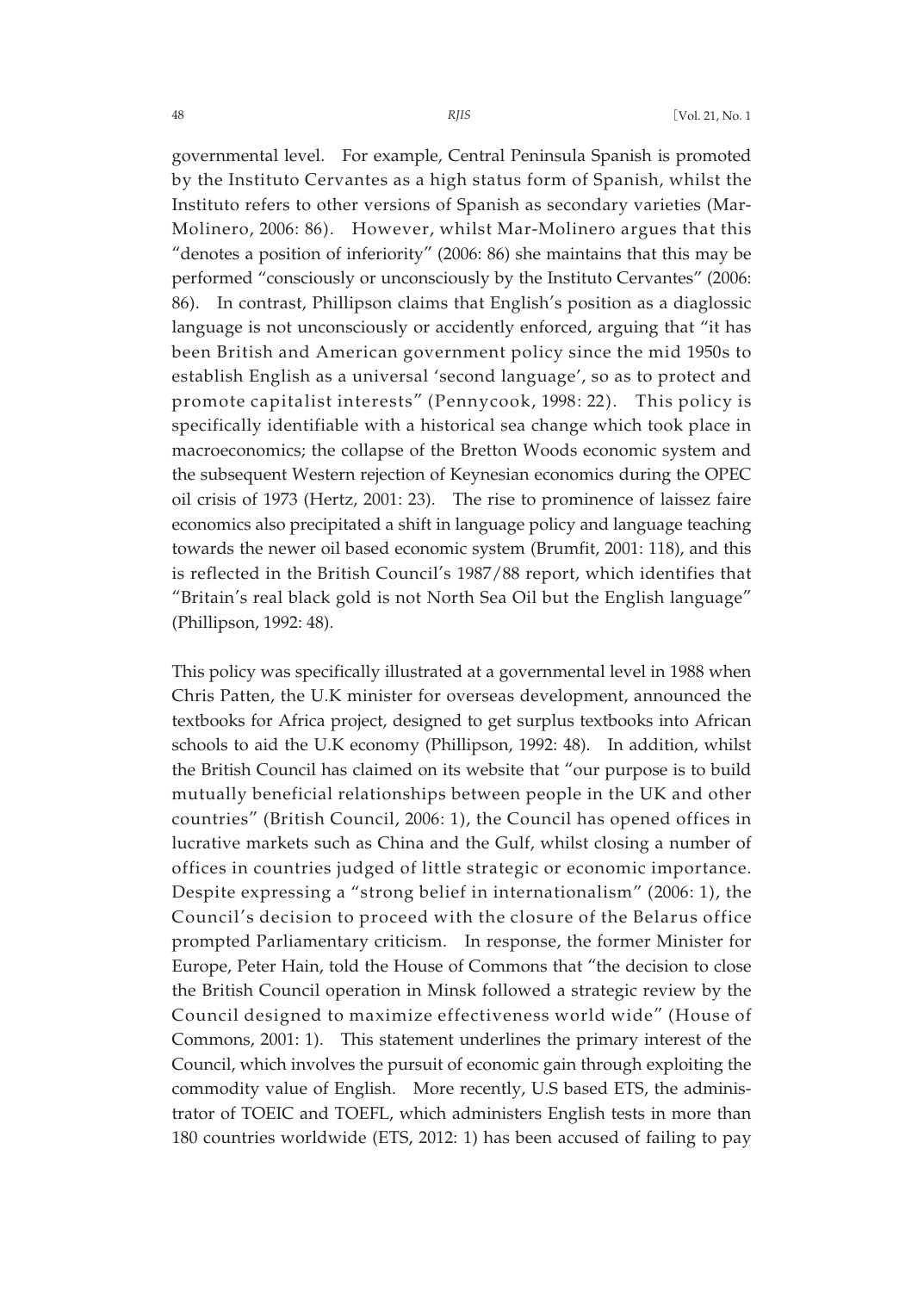taxes in Korea on tests which cost 25 billion won in annual fees (Young-jin, 2009: 1). This is despite the findings of a 2008 Korean policy paper, which found that "the high dependency on foreign English proficiency tests means 23 billion won...flowing out of Korea each year" (Da-ye, 2012: 1). In light of these findings, Korean Minister for Education Ahn Byong-man is pushing for the implementation of a state developed English test (Young-jin, 2009: 1), affirming that "I am sure that it is just a matter of time before all schools start to use it" (2009: 1).

English can therefore be seen to occupy the centre ground in an economic battle between nations and language hierarchies. There is a strong correlation between diglossia and economic power, and Coulmas notes that "money and language are among the most important social institutions" (Coulmas, 1992: 5). This is most strikingly expressed by the British Council's 1987/88 Annual report, where it observed that its challenge regarding English was to "exploit it to the full" (Phillipson, 1992: 48). Whilst exploiting English, however, it has not been British policy to encourage the growth and learning of other languages within the European community which could challenge English's status. The former U.K Prime Minister Margaret Thatcher actively opposed the LINGUA program of the European Community, which sought to mandate a foreign language education policy for the member states. Coulmas observed that from Thatcher's point of view "Britain was asked to pay for a program which... benefited her country least" (Coulmas, 1992: 87).

# **7. Diglossia and Language Death.**

Due to the power and spread of English as a high status diglossic language, Gerhard Stickel, President of the European Federation of National Institutions for Language, fears that in 50 years from now most European Languages, such as Italian, German and Dutch will be reduced to the status of a dialect due to the supremacy of English. He argues that (Stickel, 2006: 1):

As a single language of common use in the EU, English would be bound up with the danger of diglossia...Eventually all important matters in economics, science and politics would be treated only in English. One dark day in the future, the only remaining domains for all the other languages would be those of the family, friends and folklore.

Stickel's pessimistic scenario is that in the future the world will largely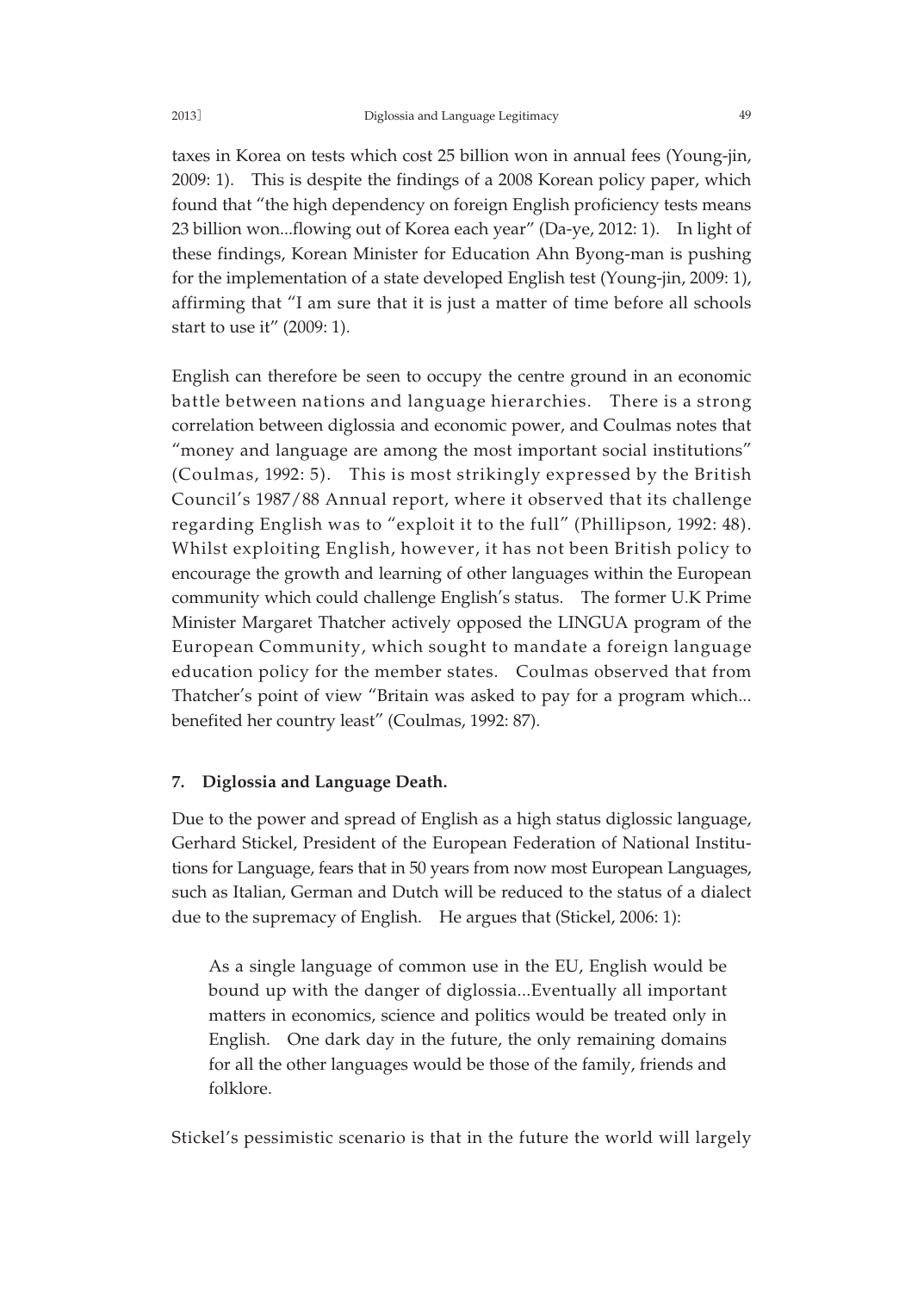communicate in creolized English, whilst Krauss predicts that "the next century will see the death or the doom of 90% of the world's languages" (1992: 7). Knight argues that half of all the world's languages face extinction this century (2004: 1), whilst Anderson observes that "what is lost when a language is lost is another world...valuable ethnographic and cultural information disappears when a language is lost" (Knight, 2004: 1). Furthermore, Harrison notes how this effects, and will continue to effect cognitive research, observing that "each language lost leaves a gap in our understanding of the variable cognitive structures of which the human brain is capable" (2004: 1). However, whilst Crystal notes that language death is "an intellectual and social tragedy" (Crystal: 2000: 20), he also observes that "big languages have been killing off little languages throughout history" (Crystal: 2000: 20). Therefore, whilst the prospect of a creolized English world is depressing, it is somewhat problematic to affix a preservation order on specific languages when all languages are continually in flux. Brumfit argues that "we have to protect the individual's right to practice their language if they wish to, but the right has to be permissive, not compulsive in effect" (Brumfit, 2001: 136), whilst Stickel also affirms the importance of this position, claiming "let me say that no law should be passed for the protection of the German language" (Stickel, 2006: 3).

Other scholars have therefore proposed different models and paradigms to attempt to more subtly reverse diglossia, and to prevent domination of low status languages by high status languages. Fishman's (1991) proposed Graded Intergenerational Disruption Scale (GIDS) emphasized the importance of teaching lower status languages in schools, and employing them in the sphere of work, the media, and at political levels if language shift was to be reversed (Fishman, 1991: 395). This approach therefore involved employing specific activities at each point of the GIDS scale to ensure continuous intergenerational communication of low status languages. Similarly, Stickel argues that in order to avoid the danger of diglossia and subordination there should be "more commentaries on language in newspapers, on television and radio" (Stickel, 2006: 3). However, his model for avoiding diglossia in Europe advocates that "EU institutions should insist upon the use of more than one working language" (2006: 4). Therefore, the educational goal for each European country should be the study and use of two foreign languages, or, as Stickel describes it, "the goal of M plus 2" (2006: 4). Kachru stresses that this approach should be complimented and compounded by English teachers working in the field, arguing that it is important for such native speakers of English to achieve competence in the learner's language (Hedge, 1997: 40),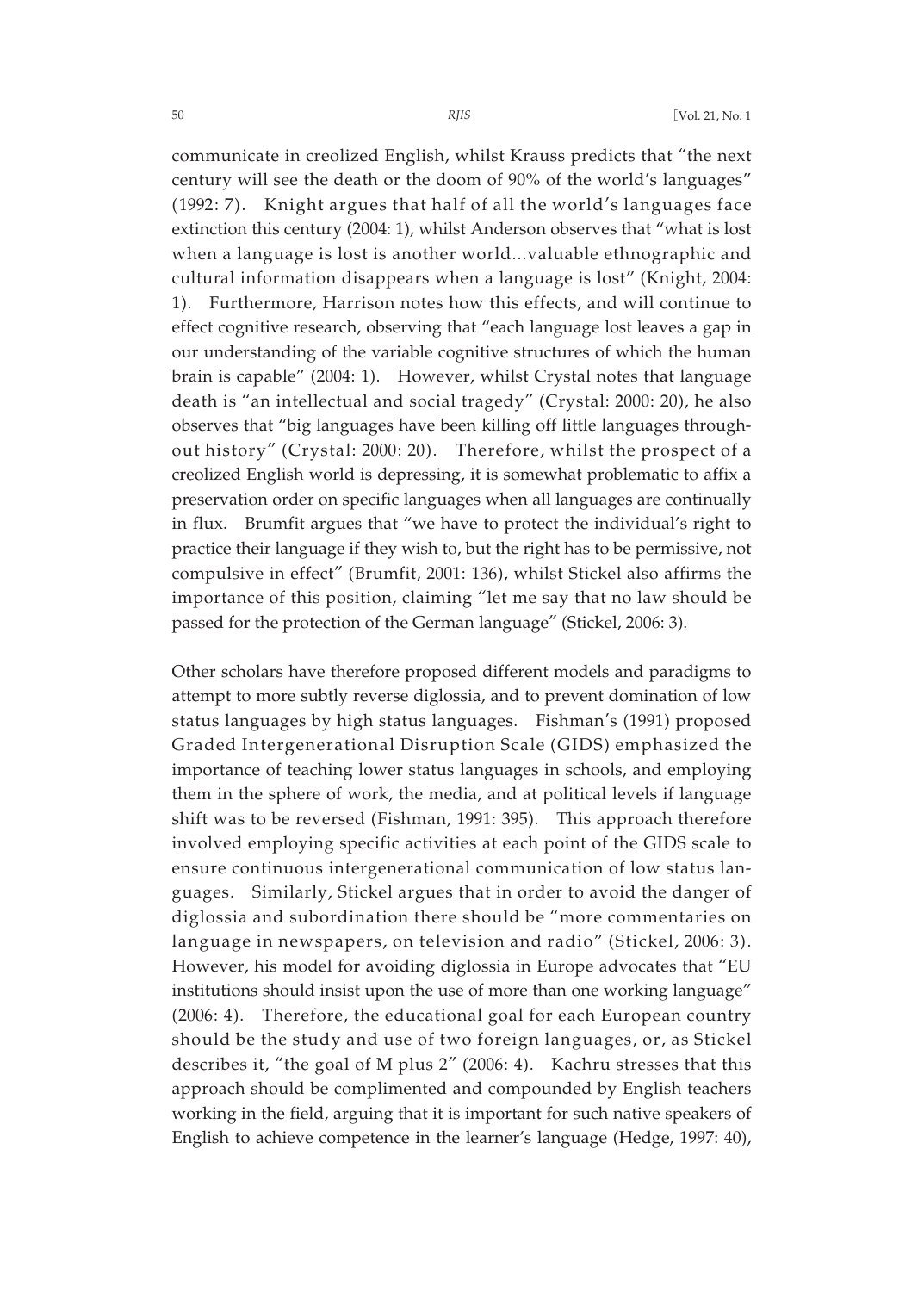whilst Hedge maintains that "all native English speaking teachers should take great pains to learn foreign languages" (1997: 40). This would immediately precipitate a more egalitarian relationship between English native speakers and learners, as the learners would on occasion become the teachers, and the teachers would on occasion become the learners, with the roles reversing and alternating, removing the implicit hierarchies involved in learning English.

#### **8. Conclusion.**

Whilst some scholars correctly connect language with opportunity as well as restriction, it is clear that agents from a low status language group are at a disadvantage compared to those from a high status group. Those from the former group will have to undergo the labor of learning a second language before they can gain access to a wider global voice, whilst agents from the high status group need not bother. Stickel notes the inequality of this situation, observing that English native speakers have "become used to nearly everybody else being able to speak more or less good English" (Stickel, 2006: 4). In this sense, diglossia is a tool of power, as whilst language may be open-ended and unrepressive in effect, it is less immediately accessible for those that acquire the low status language from birth than for those who have been brought up speaking a language which enjoys high currency on the world market. As Schjerve argues "The burden of having to become bilingual is imposed on the subordinate group, which, in order to gain access to public communication, must learn the dominant language" (Schjerve, 2003: 47).

Therefore, in conclusion, this paper maintains that diglossia can be seen as a key and as a fetter; it maintains a hegemonic relationship between high and low language groups, whilst also affording agents from low status groups the chance for advancement and opportunity. However, in the modern globalized world, opportunities are increasingly specifiable to language ability. In order that these opportunities be more evenly distributed, the problem of diglossia needs to be fundamentally addressed, and it will be necessary to embark on developing and maintaining a more egalitarian world language policy, such as Stickel's M plus 2 paradigm. If higher status code users can rely on using their own language in any given situation, and do not have to bother learning a foreign language, then the relationship between languages and language users cannot be said to be equal.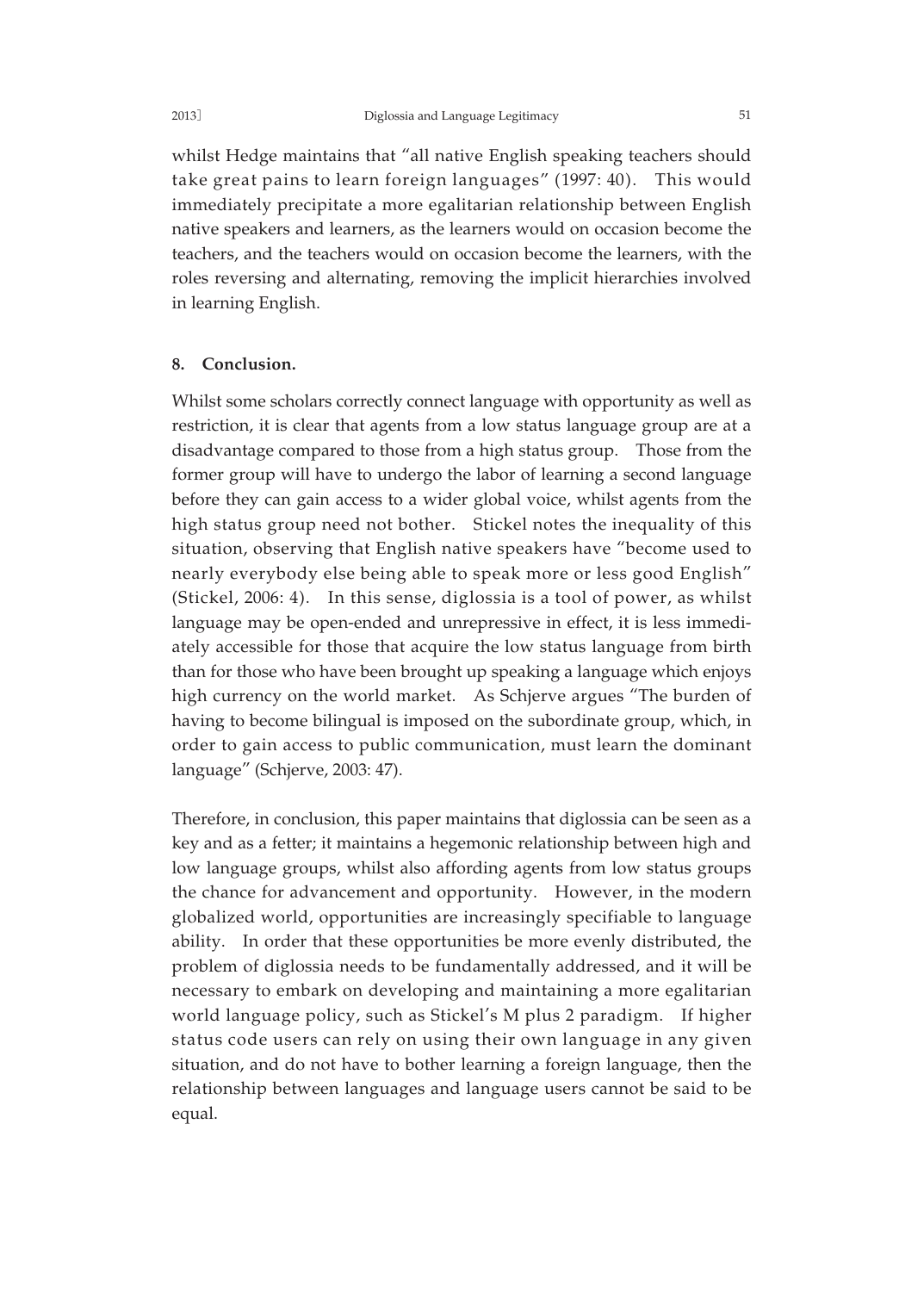**Bibliography.**

- Balcon, M, Blyton, W. J, Church, R, Ervine, J, Lord Gorell, Lehmann, J, Marriott, J. W, Pattison, B, Strong, L. A. G, Swinnerton, F, Thurburn, G, Weekley, E, 1948, *English Language and Literature: A Comprehensive Guide to the Study of English Literature, Language and Self Expression,* Odhams Press Ltd: London
- Bakhtin, M. M, 1981, 'Discourse in the Novel', in *The Dialogic Imagination,* Ed. M. Holquist, University of Texas Press, (1935) 259-422
- Beckett, A, 2009, Tory chic: the return of poshness, in *The Guardian,* retrieved 31/08/2012 from: http://www.guardian.co.uk/uk/2009/dec/16/the-return-of-poshness
- Bernal, J. D, 1969, *Science in History Volume 2: The Scientific and Industrial Revolutions*, Penguin Books
- Bernstein, B (ed.) 1973, Class, *Codes and Control: Volume 2: Applied Studies Towards a Sociology of Language*, Routledge & Kegan Paul: London

Bixby, W, 1964, *The Universe of Galileo and Newton*, Cassell: London

- Blair, T, 2006, *Speech to the Los Angeles World Affairs Council*, Retrieved 03/09/2012 from: http://www.number10gov.uk/output/page9948.asp
- Bourdieu, P, 1991, *Language and Symbolic Power*, Polity Press
- British Council, 2006, 'British Council Home', Retrieved 01/09/2012 from: http://www. britishcouncil.org/home-about-us-facts-figures.htm
- Brown, R. and A. Gilman (1960), 'The pronouns of power and solidarity', in T. A. Sebeok (ed.) *Style in Language*, Cambridge, MA: MIT Press, pp. 253-76
- Brumfit, C. J, Johnson, K (eds.) 1987, Sixth impression, *The Communicative Approach to Language Teaching*, Oxford University Press

Brumfit, 2001, *Individual Freedom in Language Teaching*, Oxford University Press

- Brumfit, C. J, 2006, 'A European Perspective on Language as Liminality. ' In Mar-Molinero, 2005: 28-43
- Burke, P, Porter, R (eds.) 1991, *Language, Self and Society: A Social History of Language*, Polity Press
- Chomsky, N, 2003a, *Confronting the Empire*, Retrieved 26/09/2012 from: http://www. chomsky.info/talks/20030201.htm
- Chomsky, N, 2003b, *Power and Terror: Post 9-11 Talks and Interviews*, Littlemore: Seven Stories Press
- Coulmas, F, 1989, Language adaptation, in *Language Adaptation*, Cambridge University Press, pp. 1-25
- Coulmas, F, 1992, *Language and Economy*, Blackwell Publishers
- Crystal, D, 2000, 'On Trying to be Crystal-Clear: A Response to Phillipson', *Applied Linguistics*, 21/3, 415-423
- Crystal, D, 2004, *English as a Global language*, Second Edition, Cambridge University Press
- Danow, D. K, 1991, *The Thought of Mikhail Bakhtin: From Word to Culture*, MacMillan
- Da-ye, K, 2012, Tests that make money, in *The Korea Times*, retrieved 31/09/2012 from: http://www.koreatimes.co.kr/www/news/biz/2012/10/328\_109920.html
- ETS, 2012, *ETS* ─ *Who We Are*, retrieved 31/09/2012 from: https://www.ets.org/about/ who
- Ferguson, C. F, 1959, 'Diglossia' *Word* 15: 429-439
- Fishman, J. A. (1967) 'Bilingualism with and without diglossia; diglossia with and without bilingualism', *Journal of Social Issues* 23 (2), 29-38
- Fishman, J. A. (1991) *Reversing Language Shift: Theoretical and Empirical Foundations of Assistance to Threatened Languages*, Clevedon: Multilingual Matters
- Fowler, R, Hodge, B, Kress, G, Trew, T, 1979, *Language and Control*, Routledge & Kegan Paul: London
- Fowler, R, 1991, *Language in the News: Discourse and Ideology in the Press*, Routledge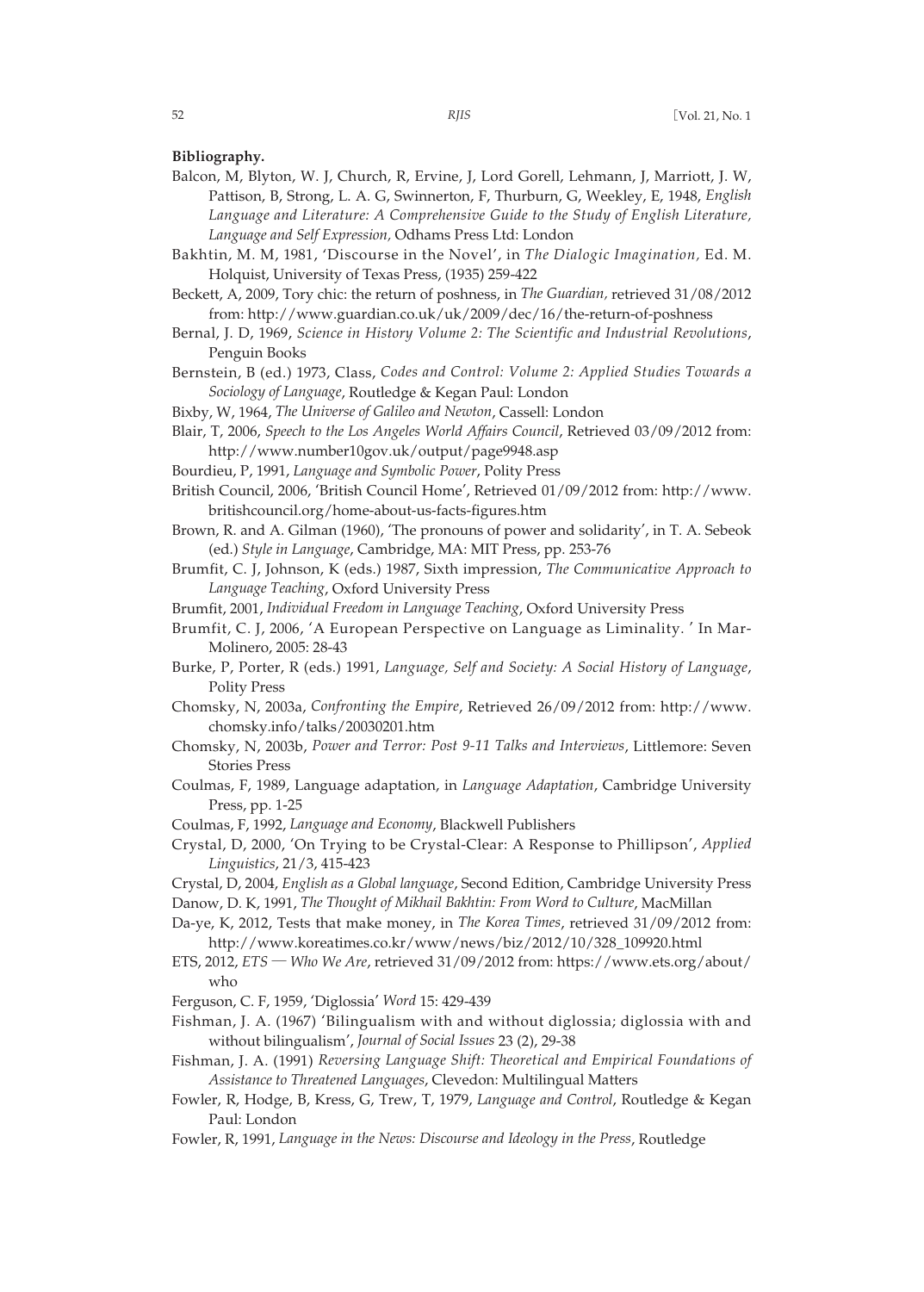- Goldsmith, E, Mander, J (eds.) 2001, *The Case Against the Global Economy & For a Turn Towards Localization*, Earthscan Publications
- Gorman, L, MacLean, D (eds.) 2003, *Media and Society in the Twentieth Century: A Historical Introduction*, Blackwell Publishers
- Grenfell, M, 2004, *Pierre Bourdieu: Agent Provocateur*, Continuum
- Halliday, M. A. K, 1978, *Language as Social Semiotic: The Social Interpretation of Language and Meaning*, Edward Arnold
- Hatch, E. and Brown, C. (1995) *Vocabulary, Semantics, and language Education*, Cambridge University Press
- Hedge, T, Whitney, N (eds.) 1997, *Power, Pedagogy and Practice*, Oxford University Press
- Hertz, N, 2001, *The Silent Takeover*, Arrow
- Howatt, A. P. R, Widdowson, H, 2004, *A History of English Language Teaching*, Oxford: Oxford University Press
- House of Commons, 09/07/2001, *Hansard Debates*, Retrieved 05/09/2012 from: http: // www.publications.parliament.uk/pa/cm200102/cmhansrd
- Huxley, A, 1983, *Brave New World Revisited*, Triad Grafton Books
- James, L, 1999, Raj: *The Making and Unmaking of British India*, Abacus Books

Knight, W, 2004, 'Half of all languages face extinction this century', in *New Scientist*, retrieved 28/08/2012 from: http://www.newscientist.com/article.ns?Id=dn4685

- Krauss, M, 1992, 'The world's languages in crisis', in *Language* 68, 4-10
- Mander, J, 2001, 'The rules of corporate behaviour.' In Goldsmith et al 2001: 81-92

Mar-Molinero, C, 2006, 'The European linguistic legacy in a global era: Linguistic imperialism, Spanish and the Instituto Cervantes. ' In Mar-Molinero 2006: 76-88

- Mar-Molinero, C, and Stevenson, P (eds.) 2006, *Language Ideologies, Politics and Practices: Language and the Future of Europe*, Basingstoke: Palgrave, Macmillan
- Morris, P, 1994, *The Bakhtin Reader: Selected Writings of Bakhtin, Medvedev, Volosinov*, Edward Arnold Publishers
- Muhlhauser, P, Harre, R, 1990, *Pronouns and People: The Linguistic Construction of Social and Personal Identity*, Basil Blackwell
- Osgerby, B, 2004, *Youth Media*, Routledge
- Orwell, G, 1948, *The English People*, Collins, London
- Orwell, G, 1970, *Decline of the English Murder and Other Essays*, Penguin Books
- Orwell, G, 1984, *Nineteen Eighty Four*, Penguin Books
- Pennycook, A, 1998, *The Cultural Politics of English as an International Language*, Addison Wesley Longman Limited
- Phillipson, R, 1992, *Linguistic Imperialism*, Oxford University Press
- Phillipson, R, 1999, 'Voice in Global English: Unheard Chords in Crystal loud and Clear', *Applied Linguistics*, 20/2: 265-67
- Redman, S, (1997) *English Vocabulary in Us*e, Cambridge University Press
- Rubin, J, 1962, Bilingualism in Paraguay, in *Anthropological Linguistics*, Vol. IV, No. 1, pp 52-58
- Said, E, 1993, *Culture and Imperialism*, Chatto and Windus Ltd
- Sapir, E, 1970, *Language: An Introduction To The Study of Speech*, Rupert-Hart Davis: London
- Scott, J, 1985, *Weapons of the Weak: Everyday Forms of Peasant Resistance*, Yale University Press: Newhaven and London
- Schjerve, R (ed.) 2003, *Diglossia and Power: Language Policies and Practice in the 19th Century Habsburg Empire*, Mouton de Gruyter
- Spear, P, 1970, A History of India: Volume 2, Pelican Books
- Stickel, G, 2006, 'Cultural Diversity', in *Goethe-Institut Die Macht Der Sprache*, retrieved 31/08/2012 from: http://www.goethe.de/lhr/prj/mac/kvi/en1399909.htm